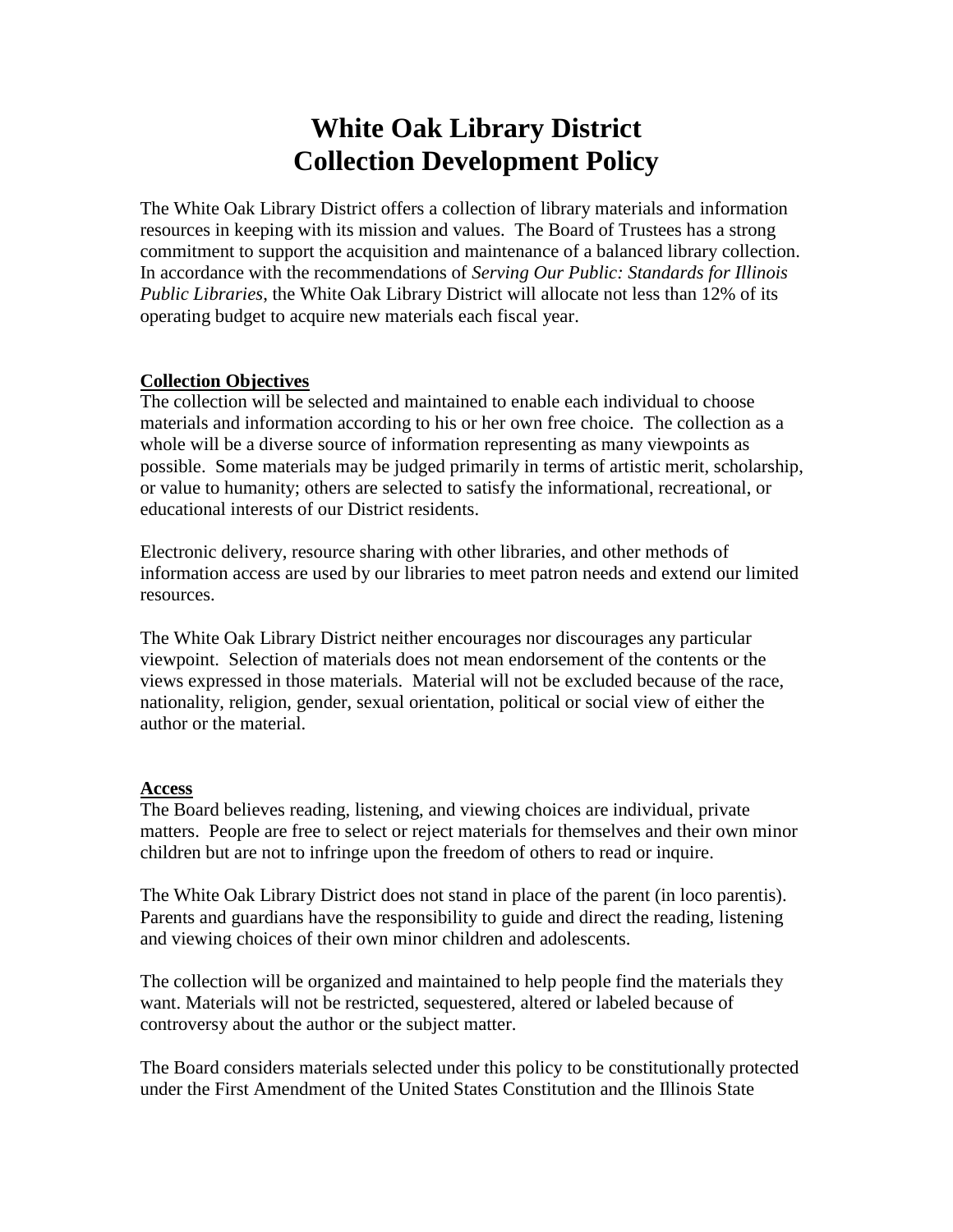Constitution. If someone claims that a particular item is not constitutionally protected, the burden of proof rests with that person.

If a court having jurisdiction over the District decides that any material in the collection is not protected by these constitutions, such material will be removed immediately. Material under court consideration will remain available until a court ruling is made.

### **Selection**

The ultimate responsibility for selection of materials lies with the White Oak Library District Director, who may authorize qualified staff to assist. Criteria to be considered in adding specific materials, including gifts, to the collection include, but are not limited to:

- collection objectives
- existing subject coverage
- public interest
- community relevance
- patron requests
- timeliness of topic
- audience for material
- current or historical significance of author or subject
- support for lifelong learning
- diversity of viewpoint
- effective expression
- creativity
- imagination
- reading, listening, or viewing enjoyment
- popularity
- nature of media
- quality of production
- durability of format

Items selected must meet one or more of these criteria. Conversely, meeting one or more of these criteria does not automatically qualify an item for selection. The District strongly encourages patrons to suggest items, topics or authors they would like to see included in our collections. Requests may also be met through resource sharing with other libraries, electronic delivery, or other means.

Reviews in professionally recognized periodicals are a primary source for materials selection. Standard bibliographies, book lists by recognized authorities, including best seller lists, and the advice of professionals versed in specific subject areas also will be used.

Individual items, which in and of themselves may be controversial or offensive to some patrons or staff, may be selected if their inclusion will contribute to the range of viewpoints in the collection as a whole and if they meet one or more of the criteria listed.